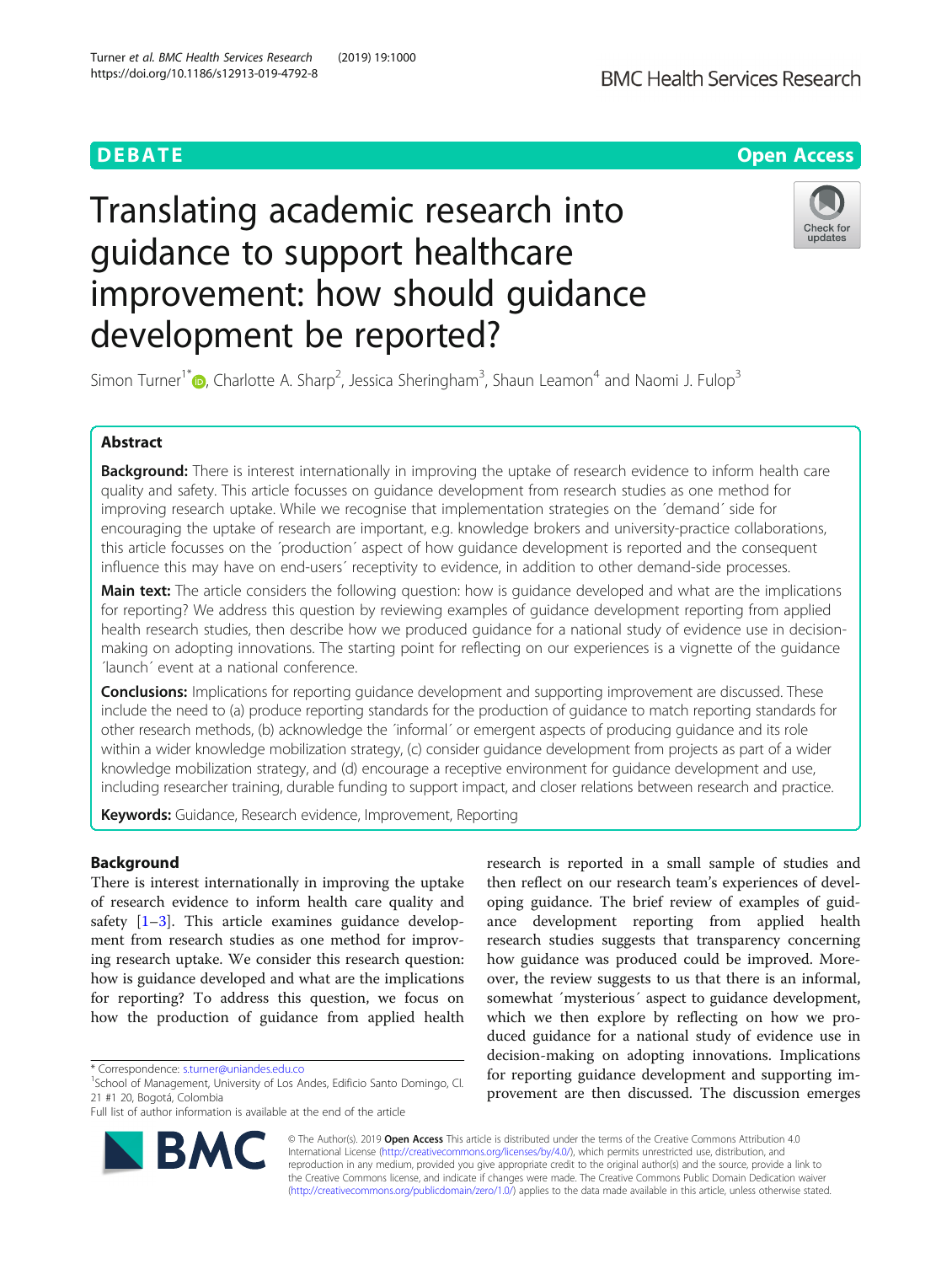from our reflections on experiences of guidance development which represents a partial view and is designed to stimulate debate. There will be other angles, points of view and experiences of guidance development and reporting, upon which we hope this article encourages further debate.

Decision-makers are increasingly demanding evidence from research that synthesises implications concerning effectiveness of interventions or change programmes along with actionable findings that can be tailored to their own context [\[4](#page-6-0)], including implementation considerations [[5](#page-6-0)]. We recognise that knowledge mobilisation involves a 'system' of diverse structures and actors [\[6](#page-6-0)], necessitating activity at this level to influence the research to practice gap, and that system-level implementation strategies, e.g. knowledge brokers, universitypractice collaborations, and research commissioned to address policy questions  $[7-9]$  $[7-9]$  $[7-9]$  $[7-9]$ , are key to this endeavour. However, the reality is that emphasis continues to be placed upon the ´production´ aspect of knowledge translation, including the development of guidance. This piece therefore focusses on how guidance development is reported and the consequent influence this may have on end-users´ receptivity to evidence, in addition to other demand-side processes.

Building on recent debate in the field  $[10]$  $[10]$ , we define guidance as systematically developed statements to aid decision-making on health system challenges. We treat the term 'systematically developed' as an empirical question in relation to how producers go about developing guidance, rather than equating this a priori with a fixed set of steps to follow (e.g. as found in institutional guidance such as the World Health Organization's (WHO) approach to evaluating interventions based on systematic and qualitative reviews) [[11](#page-6-0)]. Institutional producers of guidance, such as the WHO and the UK's National Institute for Health and Care Excellence (NICE) have formalised approaches for developing and reporting guidance. However, no consensus exists on how guidance development should be reported that is derived from individually funded studies in the field of health services research.

The relative informality with which guidance is produced in this context may help to account for the ´image´ problem that guidance for improvement is sometimes ascribed [[12\]](#page-6-0). Formalized approaches to developing guidance normally involve evaluating interventions based on systematic reviews. Less is known about the relevance of formalized approaches for developing guidance concerning (1) other phenomena identified through health services research not reducible to 'interventions', (2) the translation of evidence into recommendations that can inform decision-making, and (3) the sharing of recommendations in such a way that is likely to maximise their impact on practice. With regard to the ´production´ side of improving research uptake, key areas of consideration include the message, target audience, the messenger, knowledge transfer processes, and evaluation to inform future knowledge mobil-isation strategy [\[13](#page-6-0)].

Our contention is that divergent approaches to developing guidance are emerging which are (a) based on findings from individual studies in health services research and are not therefore wedded to institutional approaches to guidance development, (b) increasingly required to respond to specific audiences' needs  $[4-5]$  $[4-5]$  $[4-5]$  $[4-5]$  $[4-5]$ and producers may therefore tailor their approach to guidance development to meet those needs, and (c) where ´systematic´ steps for producing guidance have been codified these may or may not be followed in practice by guidance producers. In this debate article, we reflect on the variety of approaches being used to develop guidance, including the ´informal´ or bespoke aspects, and consider any implications for how ´systematic´ is defined and aspired to in relation to guidance development.

#### Main text

#### Guidance development reporting

We reviewed a small sample (6) of the reporting of guidance development methods from studies supported by major funding bodies (Table [1](#page-2-0)). These were identified by searching research funders´ websites in North America and Europe (National Institute for Health Research in England, European Commission, Canadian Institute for Health Research, US National Institutes of Health) and reviewing other examples of guidance for improvement of which the research team were aware. These were selected by searching the websites for key terms including ´guidelines´, ´guidance´, and ´toolkits´ and reviewing some of the resulting reports, or associated journal papers, for examples of guidance for improvement derived from health services research studies. The aim was not to perform a comprehensive review, but to situate our own experiences of developing guidance in relation to other studies. Our interest was in guidance development processes and reporting from individually funded studies, rather than guidance that follows institutionally prescribed approaches such as WHO.

In the US, a research dissemination planning tool was developed by reviewing existing literature and tools, and organising expert review of the draft tool and end user testing [[14](#page-6-0)]. In Canada, a guide for assessing knowledge translation plans was developed by drafting guidance, based on existing literature and the team's expertise, then conducting 'cognitive interviews' to assess endusers' responses [\[15](#page-6-0)]. Revisions to the guidance were based on a 'consensus method' within the team and reference to a project advisory committee. In the UK, standards for reporting evidence syntheses were informed by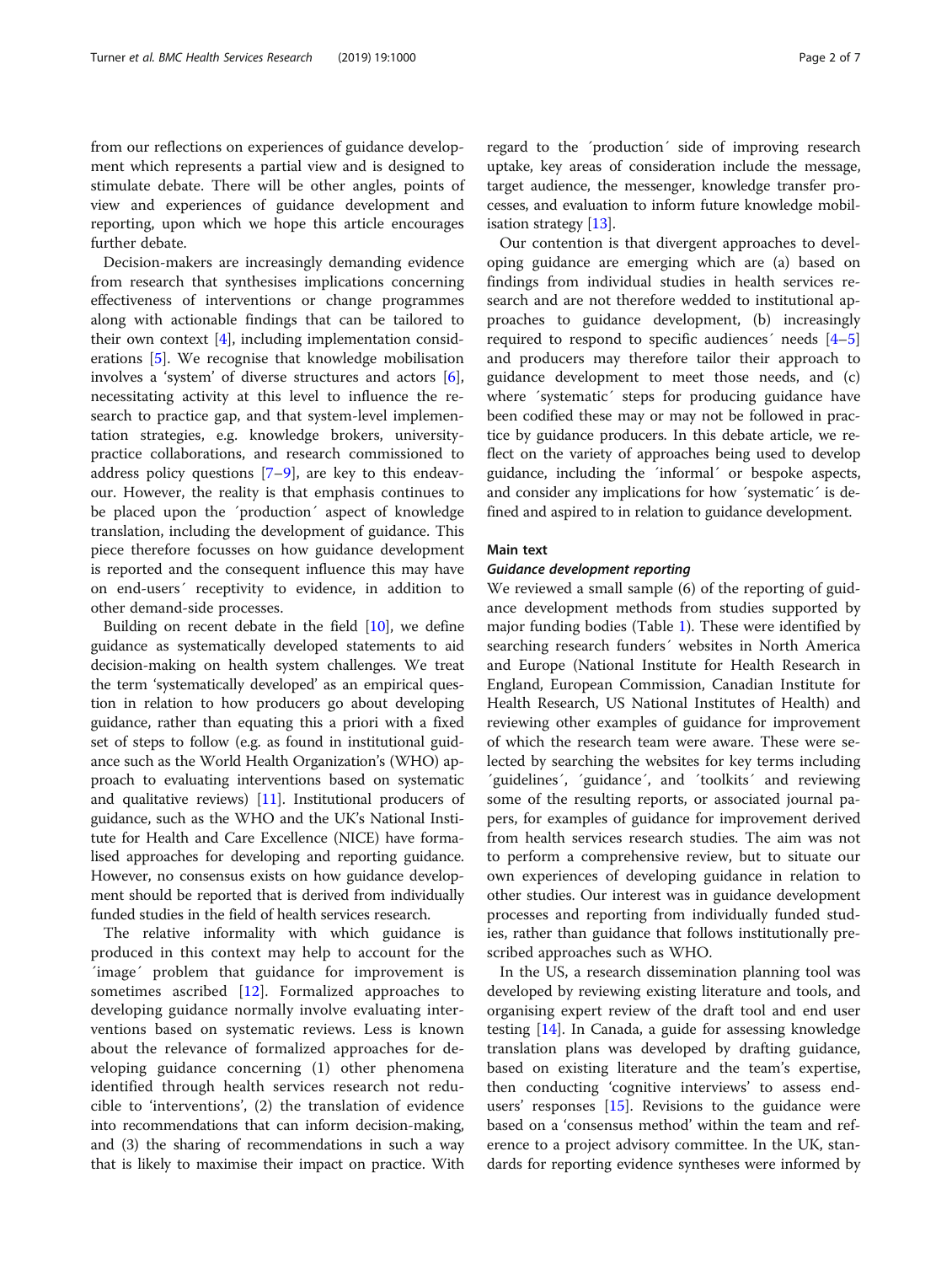<span id="page-2-0"></span>

| Table 1 Studies reporting guidance development reviewed                                                                                                                                                                                                                                                                                                                                                                               |                                                                                                                                                                                                                                                                                                         |                                                                             |                                                                                                                                             |                                                                                                                                                                                                                                                                                          |
|---------------------------------------------------------------------------------------------------------------------------------------------------------------------------------------------------------------------------------------------------------------------------------------------------------------------------------------------------------------------------------------------------------------------------------------|---------------------------------------------------------------------------------------------------------------------------------------------------------------------------------------------------------------------------------------------------------------------------------------------------------|-----------------------------------------------------------------------------|---------------------------------------------------------------------------------------------------------------------------------------------|------------------------------------------------------------------------------------------------------------------------------------------------------------------------------------------------------------------------------------------------------------------------------------------|
| Authors                                                                                                                                                                                                                                                                                                                                                                                                                               | Funding body                                                                                                                                                                                                                                                                                            | Topic                                                                       | Product                                                                                                                                     | Guidance development<br>methods                                                                                                                                                                                                                                                          |
| Waterman H, Tillen D, Dickson R, De Koning K. Action<br>research: a systematic review and guidance for<br>assessment. Health Technol Assess 2001;5 (23)                                                                                                                                                                                                                                                                               | Health Technology Assessment (HTA) programme<br>UK. National Institute for Health Research (NIHR)                                                                                                                                                                                                       | research proposals<br>Assessing action<br>and projects                      | guidance requiring 'field-testing'.<br>Tool for 'critical reflection' based<br>on 20 guidance questions and<br>points for discussion. Draft | researchers' experiences,<br>Synthesis of findings in<br>· Literary sources, action<br>findings of review<br>relation to study<br>objectives                                                                                                                                             |
| narrative Evidence Syntheses: Evolving Standards) project.<br>Development of methodological guidance, publication<br>standards and training materials for realist and meta-<br>narrative reviews: The RAMESES (Realist And Meta-<br>Wong G, Greenhalgh T, Westhrop G, Pawson R.<br>Health Serv Deliv Res 2014;2 (30)                                                                                                                  | UK. NIHR Health Services Research and Delivery<br>Programme                                                                                                                                                                                                                                             | and meta-narrative<br>producing realist<br>Guidance on<br>eviews            | learning resources for realist and<br>Publication standards, quality<br>standards, and teaching and<br>meta-narrative reviews.              | . Methodological support<br>· Email discussion list<br>· Literature search<br>to review teams<br>· Delphi panels<br>· Workshops                                                                                                                                                          |
| strategy for end-of-life pain: the mixed-methods feasibility<br>Bennett MI, Mulvey MR, Campling N, Latter S, Richardson<br>A, Bekker H, et al. Self-management toolkit and delivery<br>study. Health Technol Assess 2017;21 (76)                                                                                                                                                                                                      | UK, NIHR HTA                                                                                                                                                                                                                                                                                            | of end-of-life pain<br>Self-management                                      | toolkit and nurse-led educational<br>including patient/carer support<br>Self-management intervention<br>programme.                          | · Initial scoping work, inc. 6<br>• Interviews / focus groups<br>key learning from studies<br>conducted by the team<br>patient/carer interviews<br>Evidence synthesis, inc.<br>to refine and detail<br>intervention                                                                      |
| (Volume 4: Programs, Tools, and Products). Rockville (MD):<br>Carpenter D, Nieva V, Albaghal T, et al. Development of a<br>Feb. Available from: https://www.ncbi.nlm.nih.gov/books/<br>Henriksen K, Battles JB, Marks ES, et al., editors. Advances<br>Agency for Healthcare Research and Quality (US); 2005<br>in Patient Safety: From Research to Implementation<br>Planning Tool to Guide Research Dissemination. In:<br>NBK20603/ | JS. Agency for Healthcare Research Quality (AHRQ)                                                                                                                                                                                                                                                       | dissemination<br>Research                                                   | Research dissemination planning<br>$\overline{5}$                                                                                           | - Expert review of draft tool<br>. Review of current tools<br>· Testing tool with end<br>users (patient safety<br>· Literature review<br>researchers)                                                                                                                                    |
| Goering P, Ross S, Jacobson N. Developing a guide to<br>support the knowledge translation component of the<br>grant application process, Evidence & Policy, 2010;6.1:<br>$91 - 102$                                                                                                                                                                                                                                                   | National Institute for Health Research Service Delivery<br>and Organization (SDO) Research and Development<br>Canadian Health Research Foundation (CHSRF), the<br>Programme, and the Netherlands Organization for<br>Canadian Institutes for Health Research (CIHR),<br>Health Research and Development | Assessing research<br>grant applications'<br>translation plans<br>knowledge | Guide for assessing health research<br>knowledge translation plans                                                                          | method among team used<br>reviewer responses to the<br>. Revising draft based on<br>· Cognitive interviews to<br>· Developed draft guide<br>to decide on revisions)<br>interviews (consensus<br>literature and team's<br>assess applicant and<br>based on existing<br>expertise<br>guide |
| Janet E Anderson, Glenn Robert, Francisco Nunes, Roland<br>Aase, Siri Wiig, Naomi J Fulop, QUASER team, Translating<br>'QUASER Hospital Guide', International Journal for Quality<br>countries into a reflective guide for hospital leaders: the<br>Bal, Susan Burnett, Anette Karltun, Johan Sanne, Karina<br>in Health Care, mz2055, https://doi.org/10.1093/intqhc/<br>research on quality improvement in five European<br>mz2055  | European Community's Seventh Framework<br>Programme (FP7)                                                                                                                                                                                                                                               | improvement work<br>Hospital leaders'<br>and strategies<br>quality          | Reflective guide for developing<br>quality improvement strategy<br>aimed at hospital leaders                                                | design, and feedback on<br>workshop findings and<br>implications for design<br>Report summarising<br>workshops on need/<br>approach, emerging<br>· Three expert group<br>prototype                                                                                                       |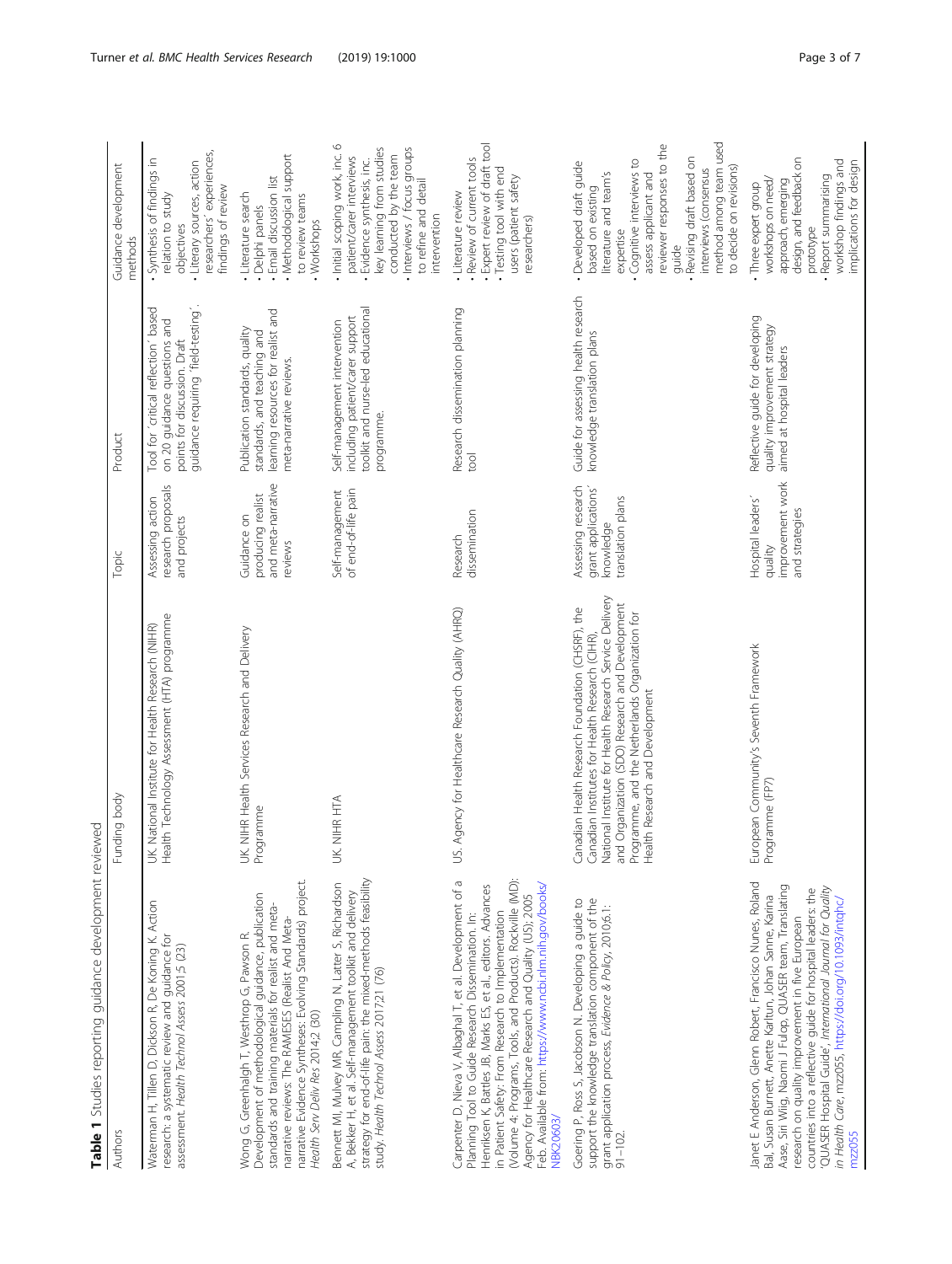<span id="page-3-0"></span>literature searches, team's expertise, Delphi panels, email discussion list, and workshops [\[16](#page-6-0)]. Another research team undertook patient/carer interviews, evidence synthesis including learning from the team's previous studies, and interviews/focus groups to refine an intervention [\[17](#page-6-0)]. Guidance for assessing action research proposals was developed by synthesising study findings, including a literature review, and combining this with their views as action researchers [\[18](#page-6-0)]. An EU-funded study on quality improvement strategies in five countries used stakeholder workshops to inform a reflective guide for hospital leaders [[19\]](#page-6-0).

We now summarise briefly how guidance development is reported from these studies. These examples suggest to us the importance of the 'informal' aspects of developing guidance. First, 'co-production' of guidance appears sometimes to be used to 'confirm', rather than develop or change, authors' established ideas for guidance. One study reported that, while they obtained user feedback on their knowledge translation guide through interviews, it was developed initially by one researcher, then ´revised and developed based on team review and discussion´ [[15](#page-6-0)]. Second, authors' experiences are afforded similar status to external evidence. This includes citing learning from their previous projects [\[17](#page-6-0)], and using their 'own content expertise of the topic area'. [[16\]](#page-6-0) This suggests to us a need for guidance producers to use a wider range of knowledge than one's own research. Third, there can be something mysterious or opaque about how guidance is informed by evidence; one report refers to data from different sources being 'channelled and collated contemporaneously' to develop quality standards [[16\]](#page-6-0). Fourth, guidance is presented in many forms, from lists of questions or tables of quality standards at the end of a report [[16\]](#page-6-0), to 'draft' guidance that 'require field testing', [\[18](#page-6-0)] and practical resources or toolkits used in health service interventions [[17\]](#page-6-0).

We now reflect on our experiences of producing guidance for a national study (Table 2) to focus on the 'informal' processes in our own example, to unpick the mysterious aspects of developing guidance apparent in other studies´ reporting. We begin with a vignette of the guidance 'launch' at a conference workshop.

#### Vignette: guidance launch evokes cynicism

A month or so after submitting our final report to the research funder, we presented the DECIDE guide at a national conference workshop on translating academic findings into practical guidance. In one of the presentations, the audience were asked to consider what stakeholders' most common view of toolkits might be from a range of options (warmth, cynicism, ambiguous, fad). The majority of the

#### Table 2 Summary of the DECIDE guide

**Purpose:** Support the use of evidence in decision-making about innovation by providers and commissioners of care.

**Format:** The quidance is a free-to-download PDF with interactive features (users can click to open boxes with case study examples and to navigate between different sections of the guide). It is organised around six key themes, and questions for decision-makers, using the visual metaphor of the 'long and winding road' of decision-making on introducing innovations:

• Definition - can the innovation and its potential impact be clearly described?

• Evidence - what evidence is available in relation to the innovation?

• Stakeholders - who will be involved in decisions and how?

• Drivers - what are the key external and internal drivers for

introducing innovation? • Organisation - what organisational factors should be considered

during decision-making?

• Implementation- can likely barriers and enablers to implementation be anticipated early in decision-making?

Examples from three qualitative case studies of 'real-world' decisionmaking on innovation undertaken during the DECIDE study (stroke reconfiguration, 'virtual' clinics for glaucoma outpatients, and national guidance on referral for suspected cancer) were used to illustrate the themes throughout the guide. The key questions are repeated in a summary 'checklist' at the end of the guide, designed for users to review whether they have considered each question in their decision-making. **Evidence:** The final guide produced was informed by a consultative, rather than co-design, approach with potential end-users of the guidance. The steps involved in developing the guidance included: (1) scoping interviews to identify decision-makers´ needs; (2) reviewing related guidance; (3) summarising key study findings, including a published systematic scoping review, [\[34\]](#page-6-0), and assessing their practical implications for decision-making practice; (4) stakeholder feedback on content, style, and usability of guidance iterations through interviews (nine) and group workshop (32 attendees); and (5) consulting a design agency who developed an interactive PDF design in response to our requirements. Multiple iterations of the guidance were produced in response to stakeholder feedback.

**Availability:** The guidance is freely available to download from: [https://](https://www.ihpo.manchester.ac.uk/research/projects/decide/decide-guidance/) [www.ihpo.manchester.ac.uk/research/projects/decide/decide-guidance/](https://www.ihpo.manchester.ac.uk/research/projects/decide/decide-guidance/)

audience chose 'cynicism', reflecting the views identified in the research findings presented [[12\]](#page-6-0). Some of the feedback we received from the table discussions reflected this cynicism about the role of guidance in health care improvement. There was the challenge of being able to reach practitioners, as they do not necessarily read email. Then, a challenge came of how to get people "on board". There was the challenge of how to get people to act on the guidance versus merely reading it. And, even if local interest in the guidance could be secured, there was the challenge of how to spread the guidance beyond the immediate context. A further problem was raised of identifying who was responsible for implementing and disseminating guidance. Whose role was it? Scholars should not lead implementation (they didn't have the skills necessary or the inclination). There was a need to create people in charge of implementing guidance. Who should be paying for it, research funders? It sounds expensive, too.

[Reflections on conference workshop, July 2018]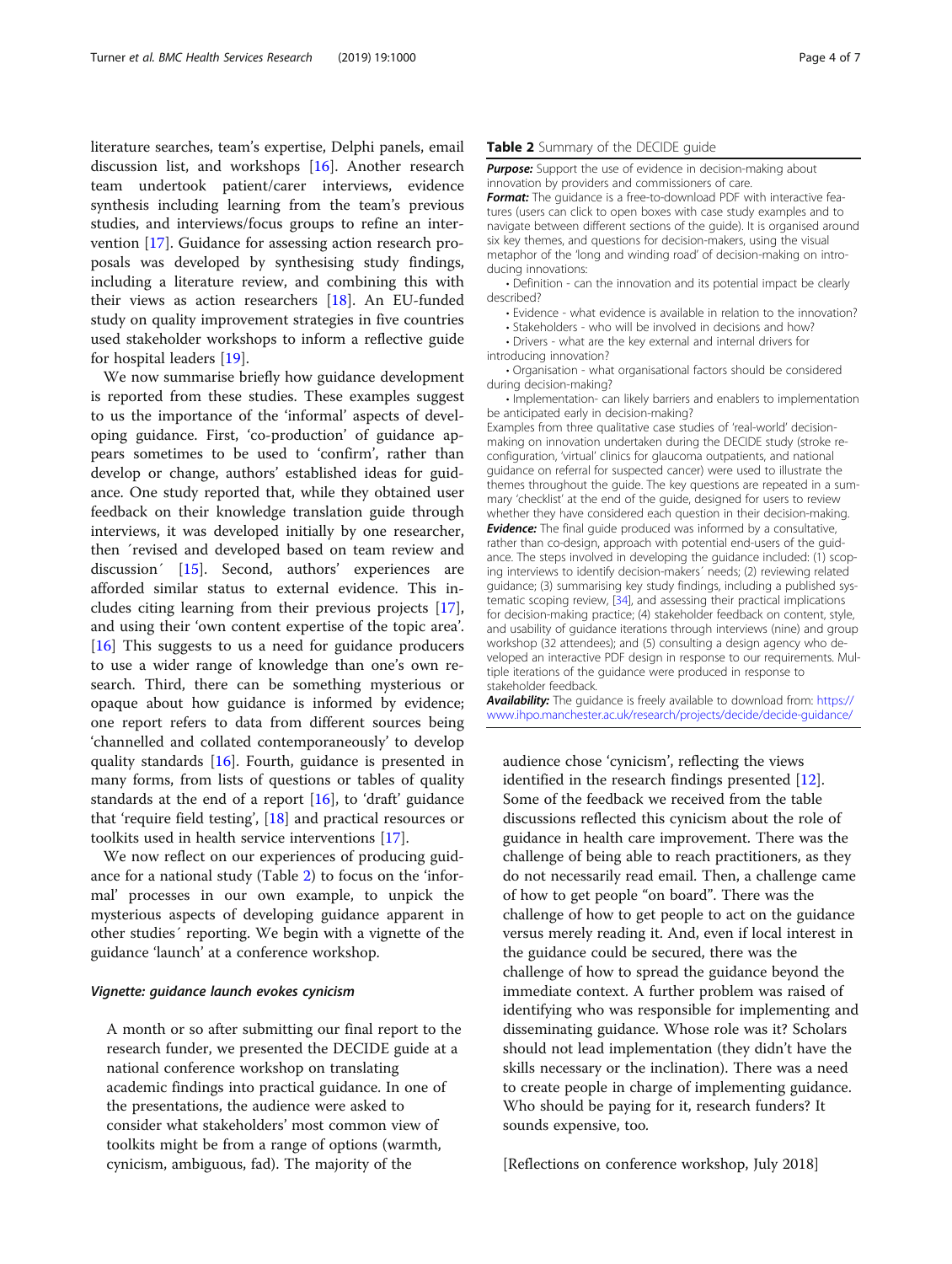We suggest that the approach to reporting guidance development processes helps to account for such cynicism amongst some of the researchers and practitioners present. As some examples we reviewed showed, this includes sketchy reporting, reliance on personal experi-

ence, and variation in how guidance is presented.

#### DECIDE guidance development methods

Our broad approach for producing the guidance was planned in advance and published in a study protocol [[20\]](#page-6-0); this included recognition of suggested strategies for improving the use of evidence by decision-makers [\[13](#page-6-0)]. In practice, many of the steps involved in developing the guidance emerged during the course of the research project as we reflected on our findings and considered how best to present them to inform real-world practices of decision-making (including use of stakeholders´ views to support this endeavour). The emergent guidance development methods (Table [2](#page-3-0)) led us to include: concise, visual, practical examples; less 'academic' text; questions posed from decision-makers´ perspectives; and more prominent questions for decision-making addressed by including a checklist for practitioners.

Given the emergent aspect involved in developing guidance that we, and the examples reviewed above highlight, we now examine in more detail these 'informal' practices, which may not be captured by reporting standards. When reflecting on our own efforts to produce guidance, the insight from the sociology of science literature that "scientists and observers are routinely confronted by a seething mass of alternative interpretations" [\[21](#page-6-0)], very much resonated with our experience. These alternatives then need to be resolved somehow, either ´informally´ or in a way that is not pregiven by plans. While we are calling for the methods through which guidance is developed to be made more explicit by producers, we would caution against rationalizing these 'informal' or emergent processes of guidance development into a logic by which guidance is produced for research funders and practitioners that we might have acted in accordance with, but did not follow in practice [\[22](#page-6-0)]. For example, it is sometimes reported in relation to qualitative thematic analysis that differences in opinion among researchers were 'resolved through debate' [[23\]](#page-6-0) but this glosses over the quality of social interaction, including the role of power dynamics, novelty achieved through dialogue, and hesitancy about how to 'go on'. The urge to 'cover up the traces' of, rather than acknowledge, the messy process by which knowledge is produced can be partly linked to the privileging of rationalism in Euro-American epistemology [\[24](#page-6-0)].

Such 'informal' or emergent processes played an important role in the development of guidance from our study, as these informed: decisions about which stakeholder

comments on the guidance were within scope; balancing the space used for our findings, case study examples, and questions for decision-makers; language style and tone; and arranging the guidance around the metaphor of the 'long and winding road' of decision-making. We experienced hesitancy, however, in making such decisions. The hesitancy we experienced might reflect a lack of consensus about how to produce guidance. It could also be linked to the lack of a typical style or format for producing guidance, in the way that journals or research funders have a 'house' style that helps orient the 'epistemic tinkering' [[25](#page-6-0)] needed to situate new insights in relation to current knowledge. That said, a lack of guidance on reporting may liberate producers to consider novel formats and language to communicate content in creative ways. We suggest that it is important to be explicit about the methods used for producing guidance; reporting standards would improve transparency concerning how guidance was produced, similar to reporting items used for other research methods [\[26](#page-6-0)–[28](#page-6-0)]. This is not to argue for homogeneity concerning the development of guidance, as it differs from a systematic review and can take different forms depending on the context of improvement being addressed, but for transparency concerning what was involved in its production.

From the review of guidance development in this paper and our own experience, we encourage further debate about whether transparency in guidance development reporting could be improved by routinely including: (a) a statement of evidence on which guidance is based, distinguishing between use of authors' research and others' findings, (b) the approach used to gather stakeholder or end-user feedback on guidance need, format and content, (c) how external feedback was translated into change recommendations (e.g. consensus development), (d) any constraints that precluded use of feedback (e.g. out of scope) and how these were determined, and (e) specify where the guidance can be accessed by end-users as a standalone product.

It is also important to acknowledge the interactive, often informal, practices through which knowledge is developed that may not be captured in rationalized accounts. This fits with a ´complexity perspective´ on guidance development which acknowledges the multiple processes influencing the behavior of health care interventions and contexts, and the need for guidance to reflect these [[29\]](#page-6-0). The interpretative work in developing guidance appears analogous to 'abduction' [[30\]](#page-6-0) in qualitative research whereby data to inform the product's development (e.g. end-user feedback) are interpreted with 'theoretical sensitivity', that is, using knowledge and experience gained through the research study to inform how the feedback is addressed (e.g. our reading of innovation processes differed from some of the participants we gained feedback from). In our study, the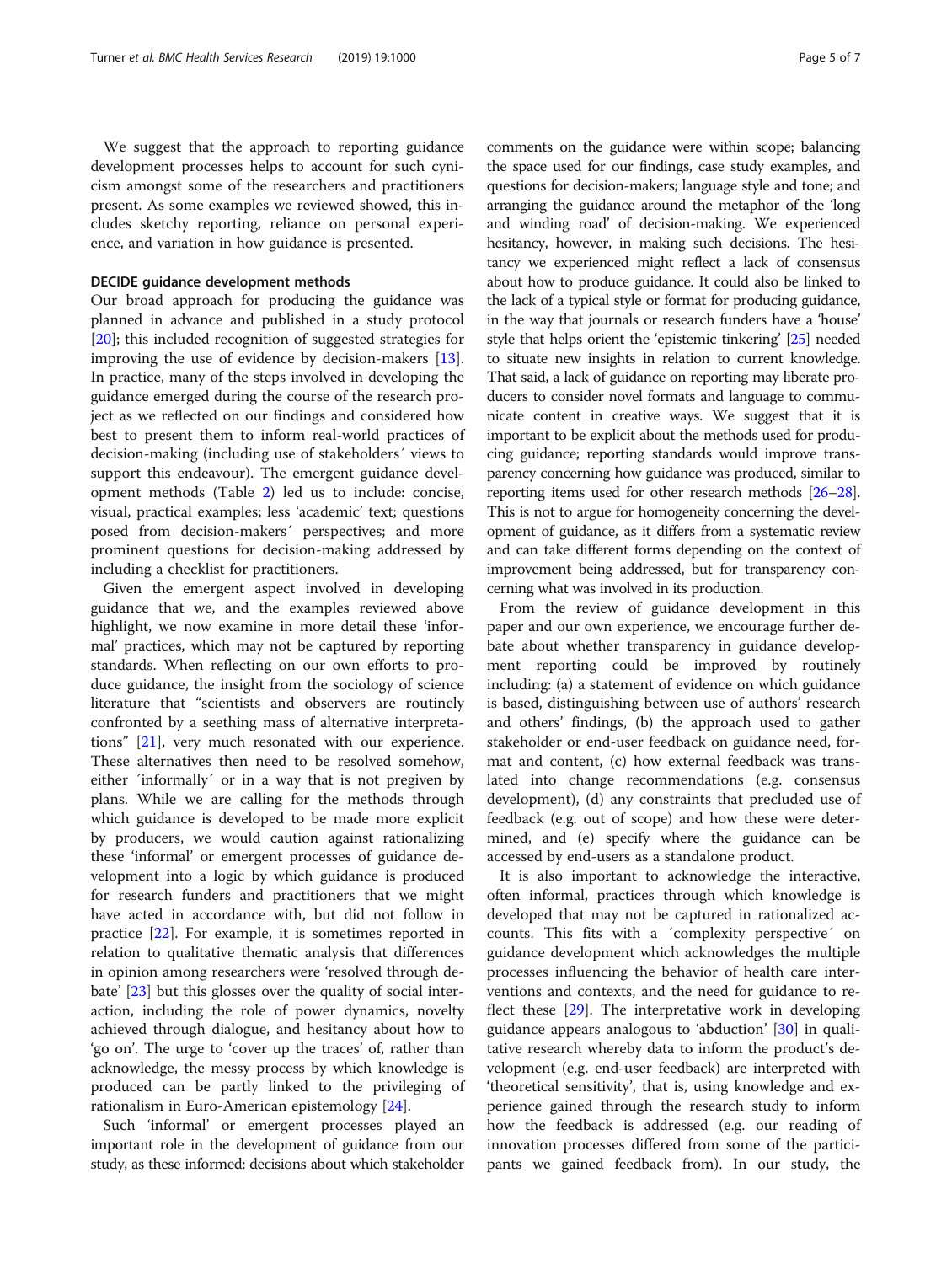sources of 'sensitivity' were broader than experience associated with conducting the research because they extended to the external design agency's knowledge, which provided a steer on 'what works' visually and functionally, as well as technical constraints. In future guidance development, we would suggest widening the domain of 'sensitivity' to incorporate a range of expertise in guidance development. For example, to overcome differences in interpretation of innovation, we would run more interactive feedback sessions (referred to in Table [2](#page-3-0)) in which both researchers and end-users can share how and why they interpret key ideas discussed in the guidance as they do.

#### Conclusions

Cynicism about guidance might be expected given the complexity of the health care environments that it seeks to improve. Written reports of research findings, as well as journal papers, are often received with cynicism concerning their relationship to improving practice. These academic outputs are not necessarily cheaper or more efficient ways of publishing findings, either. The article processing charge for publishing an open access article can be up to  $£3490$  [[31\]](#page-6-0) and, in our experience, publishing findings can consume considerable academic time and resources, potentially reducing their timeliness. This is due partly to the need to write in accordance with journals´ or research funders´ conventions (especially making the case for the contribution to knowledge that differs by the audience you are writing for) and to navigate often lengthy peer review processes, with no guarantee of success. We were able to develop and produce guidance summarizing the study findings and their implications for practice in nine months, with the guidance freely available to download from a university webpage six weeks later. We acknowledge that guidance for improvement has an 'image' problem, and are calling for guidance producers to be transparent about the formal and informal processes by which guidance is made (e.g. within a brief structured statement of evidence on which guidance is based). However, we suggest that nontraditional outputs have an important role in knowledge mobilization strategies, given the challenges associated with achieving impact through traditional forms of reporting findings (e.g. journal papers, funder reports). As part of the strategy of identifying the target audience(s) for research findings [\[13\]](#page-6-0), we suggest producers of research consider how the medium can be tailored to each audience. For example, open access journal articles may be more appropriate for academically-oriented audiences, while other forms including lay summaries and carefully crafted questions to help decision-makers with relating research to their own context, may be needed for other audiences.

To support the effective mobilization of guidance from research, a number of issues for policy and practice need to be addressed. Firstly, reporting standards for producers of guidance need to be developed that are appropriate for this form of research output. Secondly, the particular skills required by researchers (or others with this role) to develop and mobilize guidance from research need to be identified and matched to training opportunities. Thirdly, research bids that include guidance development need to acknowledge the time needed to not only disseminate guidance, but also have an impact on practice. This longer time horizon would align with the UK's audit of research quality, 'Research Excellence Framework', which aims to capture impact from research over a 20 year period (2000–2020). Fourthly, however, opportunities for closer relations between research and practice are being fostered through sustained funding of university-healthcare collaborations [\[32](#page-6-0)], improvement fellowships, embedded research [[33\]](#page-6-0), and rapid service evaluation centres. We suggest the importance of acknowledging both the formal and informal processes involved in developing guidance for improvement (e.g. being explicit about the methods through which guidance is produced and also developing relationships to enable co-design of guidance with stakeholders to be able to wear decision-makers´ shoes). In accordance with a 'systems' approach for addressing the research-to-practice gap [[10](#page-6-0)], improving collaborative leadership skills and access to durable funding to support such relationships matter as much as the medium through which practice implications from research are shared.

#### Abbreviations

DECIDE: DEcisions in health Care to Introduce or Diffuse innovations using Evidence

#### Acknowledgements

We thank participants in the workshop from which this paper is derived that took place at Health Services Research UK (HSRUK) 2018.

CAS is supported by the National Institute for Health Research Collaboration for Leadership in Applied Health Research and Care (NIHR CLAHRC) Greater Manchester.

NJF is an NIHR senior investigator. NJF and JS were in part supported by the NIHR Collaboration for Leadership in Applied Health Research and Care (CLAHRC) North Thames at Barts Health NHS Trust. The views expressed are those of the authors and not necessarily those of the NHS, the NIHR, or the Department of Health and Social Care.

#### Authors' contributions

The authors conceived the paper together. All authors have read and approved the manuscript.

#### Funding

This study was funded by the Health Foundation. The project is part of the Health Foundation's Evidence-Informed Decision Making in Health Service Innovation and Improvement Programme. The Health Foundation is an independent charity committed to bringing about better health and health care for people in the UK.